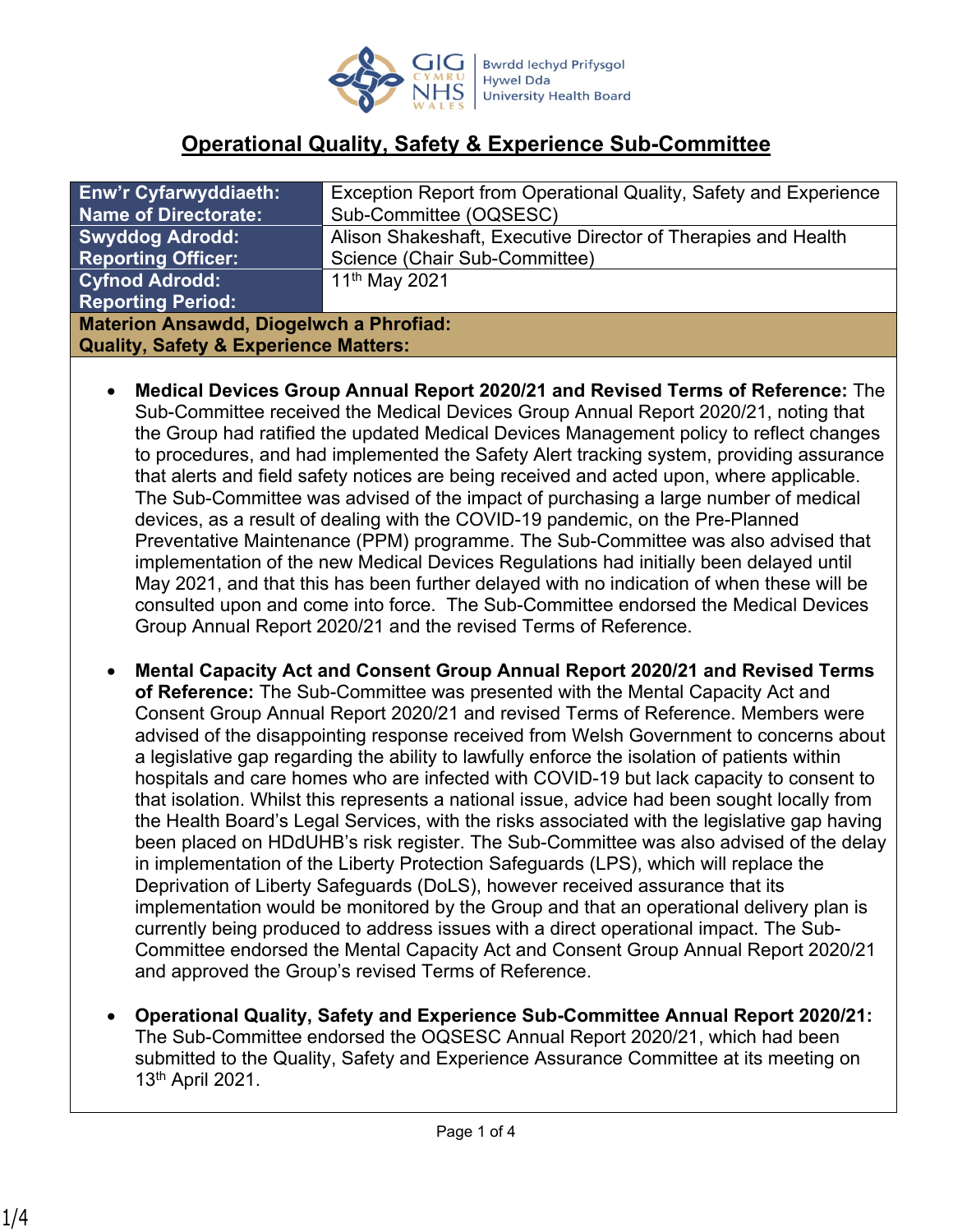- **Resuscitation/RRAILS Group Annual Report 2020/21:** The Sub-Committee received the Resuscitation/RRAILS Group Annual Report 2020/21, advising of changes to the Do Not Attempt Cardiopulmonary Resuscitation (DNACPR) form to facilitate the documentation of discussions held with relatives and doctors obtaining second opinions in cases of conflict with family members. The Sub-Committee was advised that the Group had prioritised resuscitation training in 2020/21 to support clinical areas, including mass vaccination centres and field hospitals, and had also facilitated the delivery of bespoke primary careoriented resuscitation training to over 75% of all GP practices across the Health Board. The Sub-Committee endorsed the Resuscitation/RRAILS Group Annual Report 2020/21.
- **Radiation Protection Group Annual Report 2020/21:** The Sub-Committee noted the absence of a Radiation Protection Group Annual Report 2020/21 due to the Group not having met regularly over the past year due to the impact of the pandemic and requested an update from the Group's meeting on  $20<sup>th</sup>$  April 2021 to the  $6<sup>th</sup>$  July 2021 Sub-Committee meeting.
- **Trauma Quality Improvement Committee:** The Sub-Committee received a report from the Trauma Quality Improvement Committee noting that the South Wales Trauma Network (SWTN), which became operational in September 2020, had been established to enhance patient outcomes and experience across the entire patient pathway from the point of wounding to recovery, with the Health Board required to submit data on patients meeting the eligibility required for the Trauma Audit and Research Network (TARN). The Sub-Committee received assurance on the new structure that is in place to oversee any quality and safety issues and that exception reports would be reported via the Scheduled Care Quality and Experience meetings.
- **Nutrition and Hydration Group Annual Report 2020/21:** The Sub-Committee received the Nutrition and Hydration Group Annual Report 2020/21, together with an assurance that the team involved enabled patients with nasogastric (NG) tubes to be safely managed in the community during the pandemic, avoiding enteral tube related admissions and same day discharge for patients with new gastrostomy tubes. Capacity had also been increased temporarily during the pandemic to enable this responsive support, which included working on an informal out of hours basis. At its meeting in April 2021, the Group supported an options proposal recommending sustaining the enhanced Clinical Nurse Specialist (CNS) Nutrition capacity post COVID-19, with a potential funding source currently being explored. The Sub-Committee was advised of pending changes required to the acute site storage and dispensing of WP10 Nutrition products, which is currently via Pharmacy, with a proposed move to Stores, however it was acknowledged that an alternative system would be needed to replicate the governance and assurance processes provided by the current system. The Sub-Committee was assured that concerns over the proposed changes is being escalated nationally to Dietetics and via the NHS Wales Shared Services Partnership (NWSSP) Board. The Sub-Committee endorsed the Nutrition and Hydration Group Annual Report 2020/21.

#### **Risgiau: Risks (include Reference to Risk Register reference):**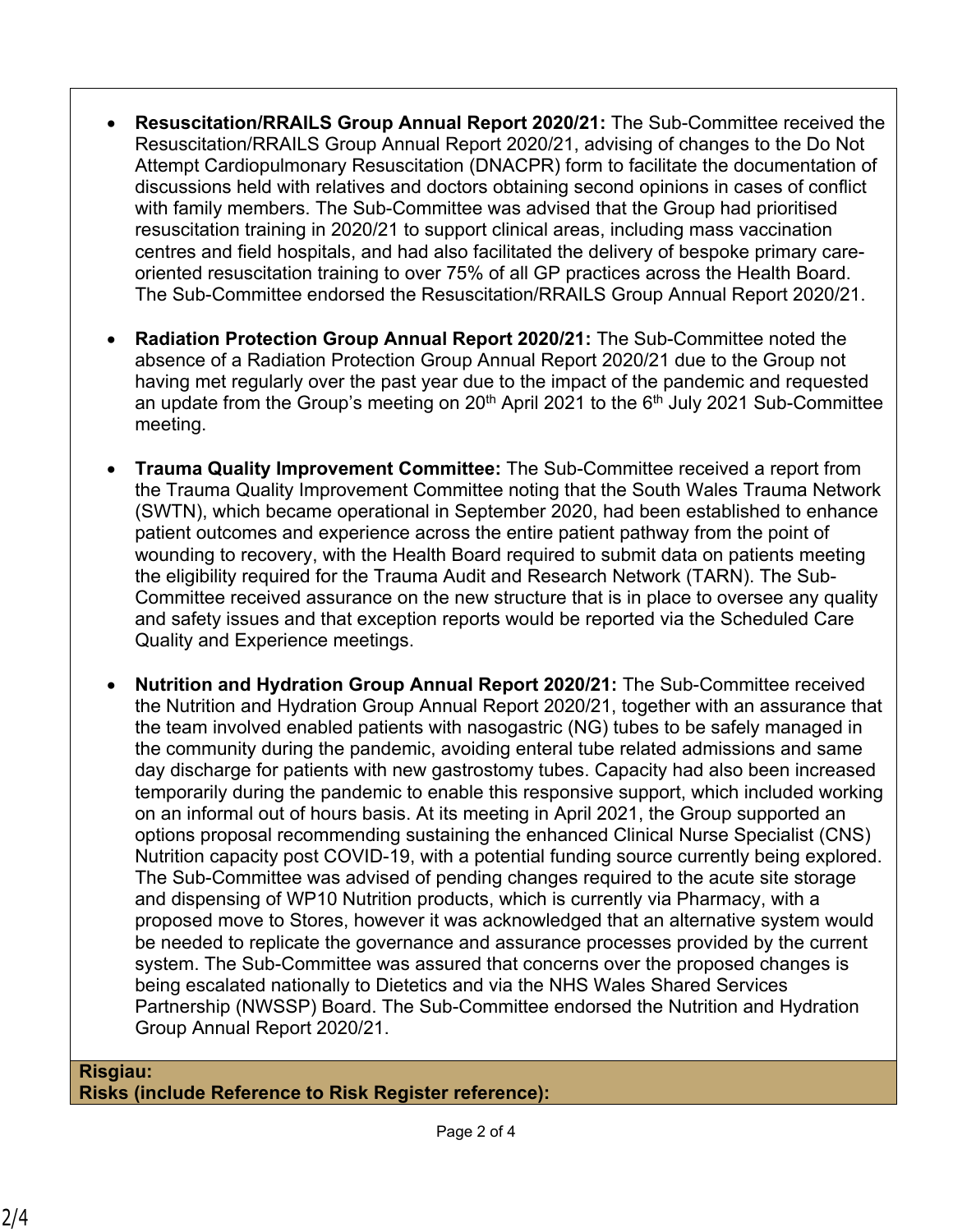**Operational Risk Report** – The Operational Risk Report was presented to the Sub-Committee providing limited assurance that all risks had been reviewed and updated, given that 9 red-rated risks on the risk register had not been updated since 2020 despite numerous requests to do so prior to the meeting. The Chair requested that the following risks be updated ahead of the next Sub-Committee meeting:

- Risk 598: To be reviewed and updated.
- Risk 614: To be reviewed and updated.
- Risk 1032: This risk related to the Penally site, which has now closed and will therefore be removed from the risk register.
- Risk 53: To be reviewed and updated.
- Risk 55: To be reviewed and updated.
- Risk 118: In the process of being reviewed and updated.
- Risk 119: In the process of being reviewed and updated.
- Risk 107: In the process of being reviewed and updated.
- Risk 109: In the process of being reviewed and updated.

The Sub-Committee noted that following publication of the report, Risk 658 had since been reviewed and the risk score reduced.

The Sub-Committee agreed that it would be useful for the Assurance and Risk team to attend Directorate and Hospital groups and recognised that a refresh of risk appetite could be useful for operational teams.

## **Directorate Risk Exception Reports**

- **Inability to Maintain Socially Distanced Beds in Prince Philip Hospital (PPH):** The Sub-Committee was advised of a recent risk assessment undertaken in PPH following the use of socially distanced beds as a result of demand within inpatient wards and the mitigating actions implemented where it had not been possible to maintain the social distance requirement of 2 metres. The Sub-Committee was further advised that the alternative would lead to delays in the transfer of sick patients from ambulances and the cancellation of elective surgery. The Sub-Committee received an assurance from the mitigating actions in place to manage any health risks to both staff and patients
- **Mental Health and Learning Disabilities Directorate**: The Sub-Committee was advised of the increased demand and acuity in the Children and Adolescent Mental Health Service (CAMHS), acknowledging that this is a national issue which has been exacerbated by the closure of schools during the pandemic. The Sub-Committee was further advised of the unprecedented demand for Tier 4 eating disorder services, which are inpatient units in North Wales and Bridgend. This demand for Tier 4 services has been escalated to Health Board Chief Executive and Chair level with assurance received that discussions have been held with Local Authority partners regarding supporting people to avoid admittance to Tier 4 services.
- **Women and Children's Directorate:** The Sub-Committee was advised of the shortage of mental health beds across Wales for children and young people requiring eating disorder treatment, particularly those who require sectioning. It was noted that discussions